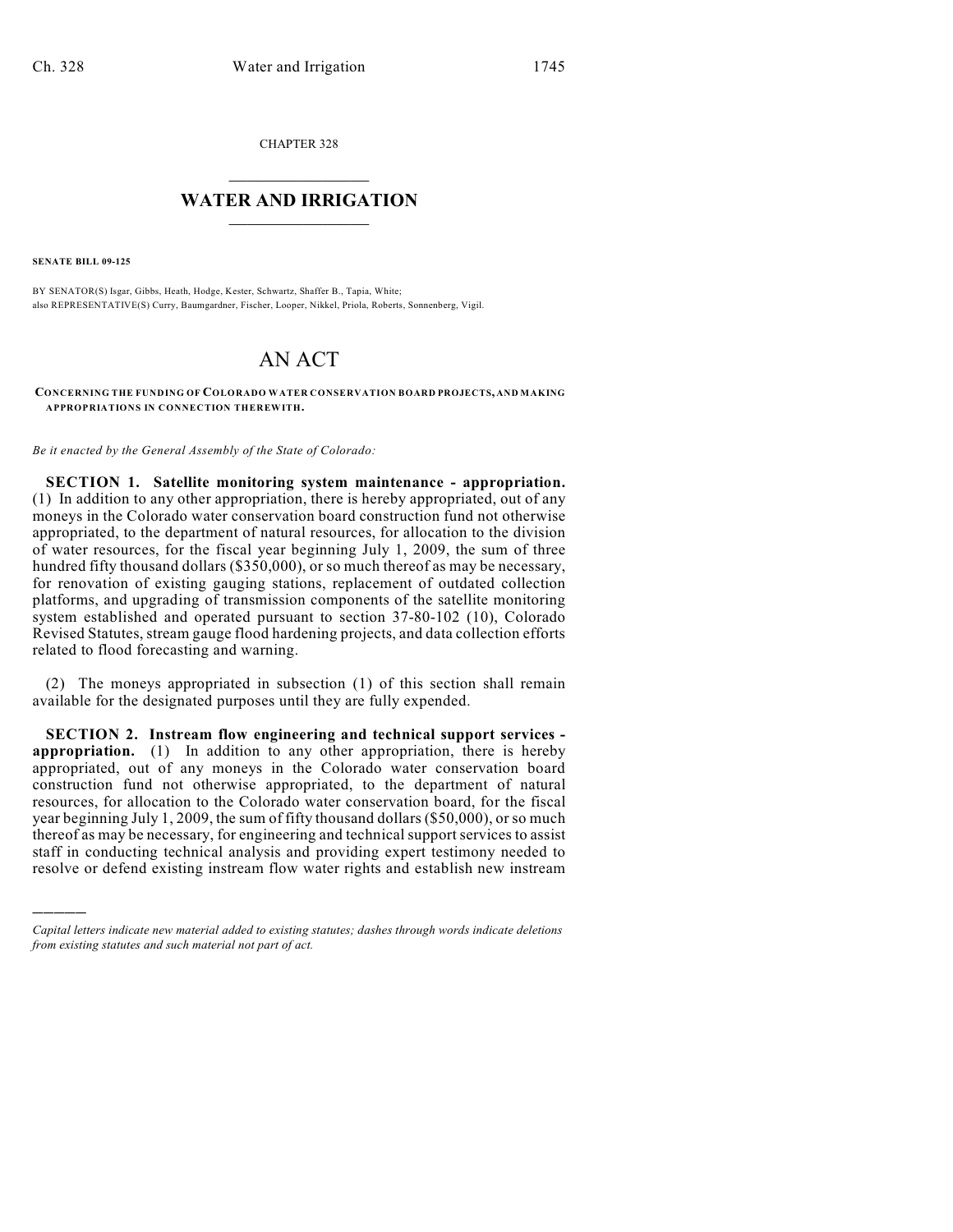flow appropriations.

(2) The moneys appropriated in subsection (1) of this section shall remain available for the designated purposes until they are fully expended.

**SECTION 3. Water resources planning studies - appropriation.** (1) In addition to any other appropriation, there is hereby appropriated, out of any moneys in the Colorado water conservation board construction fund not otherwise appropriated, to the department of natural resources, for allocation to the Colorado water conservation board, for the fiscal year beginning July 1, 2009, the sum of one hundred thousand dollars (\$100,000), or so much thereof as may be necessary, to meet unanticipated needs for water planning funds and to provide nonreimbursable funding assistance to local entities related to water planning.

(2) The moneys appropriated in subsection (1) of this section shall remain available for the designated purposes until they are fully expended.

**SECTION 4. Continuation of the alternative agriculture water transfer sustainability grant program - appropriation.** (1) In addition to any other appropriation, there is hereby appropriated, out of any moneys in the Colorado water conservation board construction fund not otherwise appropriated, to the department of natural resources, for allocation to the Colorado water conservation board, for the fiscal year beginning July 1, 2009, the sum of one million five hundred thousand dollars (\$1,500,000), or so much thereof as may be necessary, for the board to continue to develop and implement a statewide competitive grant program to advance various agricultural transfer methods as alternatives to permanent agricultural dry-up, including interruptible water supply agreements, long-term agricultural land fallowing, water banks, reduced consumptive use through efficiency or cropping while maintaining historic return flows, and purchase by end users with leasebacks under defined conditions. Projects and programs in all drainage basins are eligible for funding.

(2) The moneys appropriated in subsection (1) of this section shall remain available for the designated purposes until they are fully expended.

**SECTION 5. Water adaptation partnership projects - appropriation.** (1) In addition to any other appropriation, there is hereby appropriated, out of any moneys in the Colorado water conservation board construction fund not otherwise appropriated, to the department of natural resources, for allocation to the Colorado water conservation board, for the fiscal year beginning July 1, 2009, the sum of five hundred thousand dollars (\$500,000), or so much thereof as may be necessary, to develop and implement a long-term plan addressing the impacts of climate variability on water supplies throughout the state. The plan will be implemented by identifying long-term climate trends, enhancing the climate observation network, updating forecasting methodologies, detecting bias in climate change models, adapting climate change information for use in decision support systems, utilizing federal drought planning requirements, and calculating specific impacts to water rights, including instream flow water rights.

(2) The moneys appropriated in subsection (1) of this section shall remain available for the designated purposes until they are fully expended.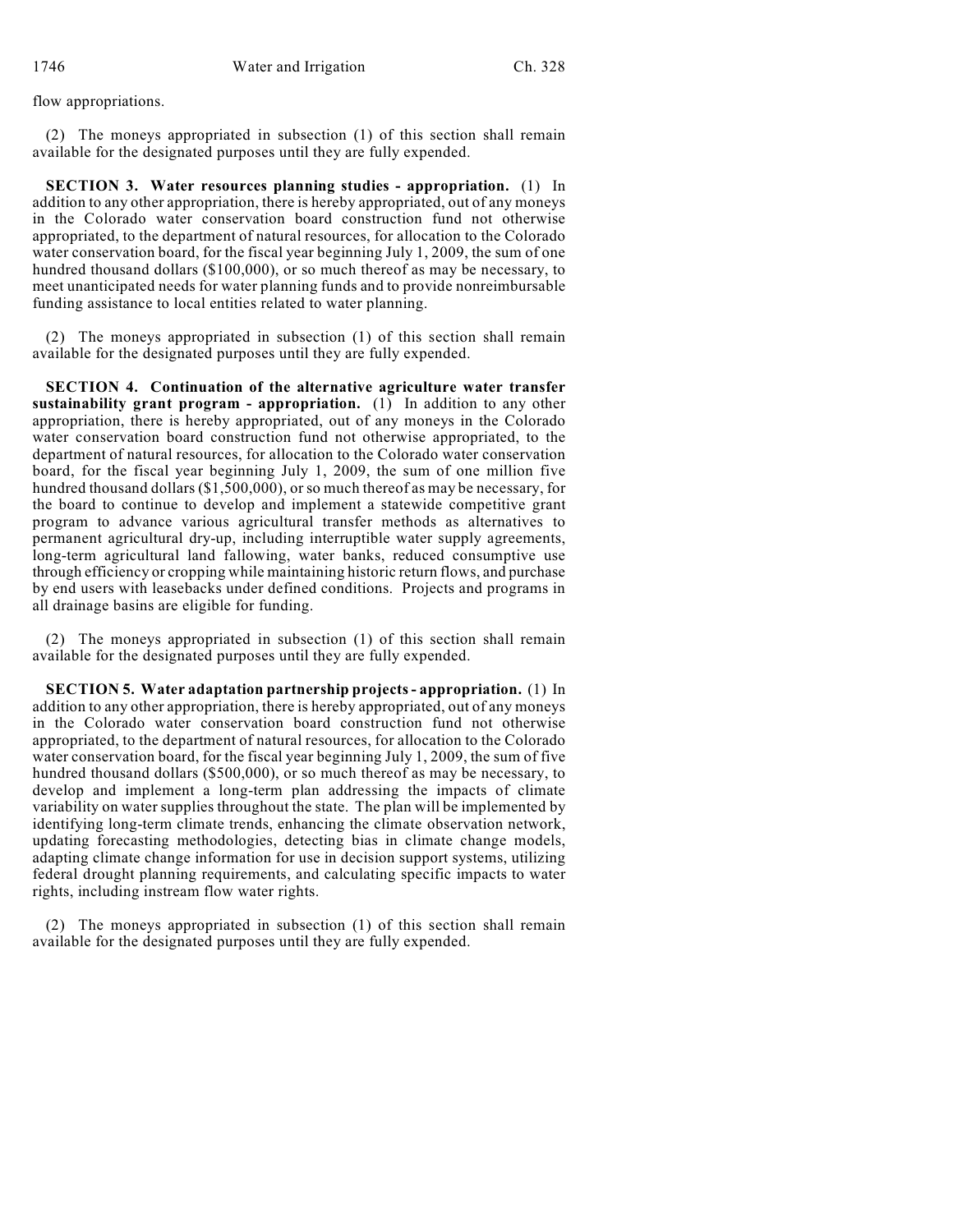**SECTION 6. Continuation of the weather modification program appropriation.** (1) In addition to any other appropriation, there is hereby appropriated, out of any moneys in the Colorado water conservation board construction fund not otherwise appropriated, to the department of natural resources, for allocation to the Colorado water conservation board, for the fiscal year beginning July 1, 2009, the sum of one hundred seventy-five thousand dollars (\$175,000), or so much thereof as may be necessary, for the board to continue to assist water conservation districts, water conservancy districts, and other water providers with the development of cloud seeding programs that provide benefits to recreation, streams, and reservoirs through snowpack enhancement.

(2) The amounts appropriated in this section are in addition to amounts appropriated previously for the weather modification program. The moneys appropriated in subsection (1) of this section shall remain available for the designated purposes until they are fully expended.

**SECTION 7. National oceanic and atmospheric administration statewide precipitation atlas update - appropriation.** (1) In addition to any other appropriation, there is hereby appropriated, out of any moneys in the Colorado water conservation board construction fund not otherwise appropriated, to the department of natural resources, for allocation to the Colorado water conservation board, for the fiscal year beginning July 1, 2009, the sum of three hundred thousand dollars (\$300,000), or so much thereof as may be necessary, to participate with the national oceanic and atmospheric administration in the update of the precipitation frequency atlas for the state of Colorado to be used in hydraulic analysis and delineation of floodplains as well as land use decisions and local drainage regulations.

(2) The moneys appropriated in subsection (1) of this section shall remain available for the designated purposes until the project is completed.

**SECTION 8. Dust-on-snow studies - appropriation.** (1) In addition to any other appropriation, there is hereby appropriated, out of any moneys in the Colorado water conservation board construction fund not otherwise appropriated, to the department of natural resources, for allocation to the Colorado water conservation board, for the fiscal year beginning July 1, 2009, the sum of thirty thousand dollars (\$30,000), or so much thereof as may be necessary, to participate with the center for snow and avalanche studies in a study of the effects of dust-on-snow on snowmelt timing, intensity, and duration in order to more accurately predict the snowmelt process and stream runoff patterns.

(2) The moneys appropriated in subsection (1) of this section shall remain available for the designated purposes until the project is completed.

**SECTION 9. Continuation of the Colorado floodplain map modernization program - appropriation.** (1) In addition to any other appropriation, there is hereby appropriated, out of any moneys in the Colorado water conservation board construction fund not otherwise appropriated, to the department of natural resources, for allocation to the Colorado water conservation board, for the fiscal year beginning July 1, 2009, the sum of five hundred thousand dollars (\$500,000), or so much thereof as may be necessary, to restore the unencumbered balance in the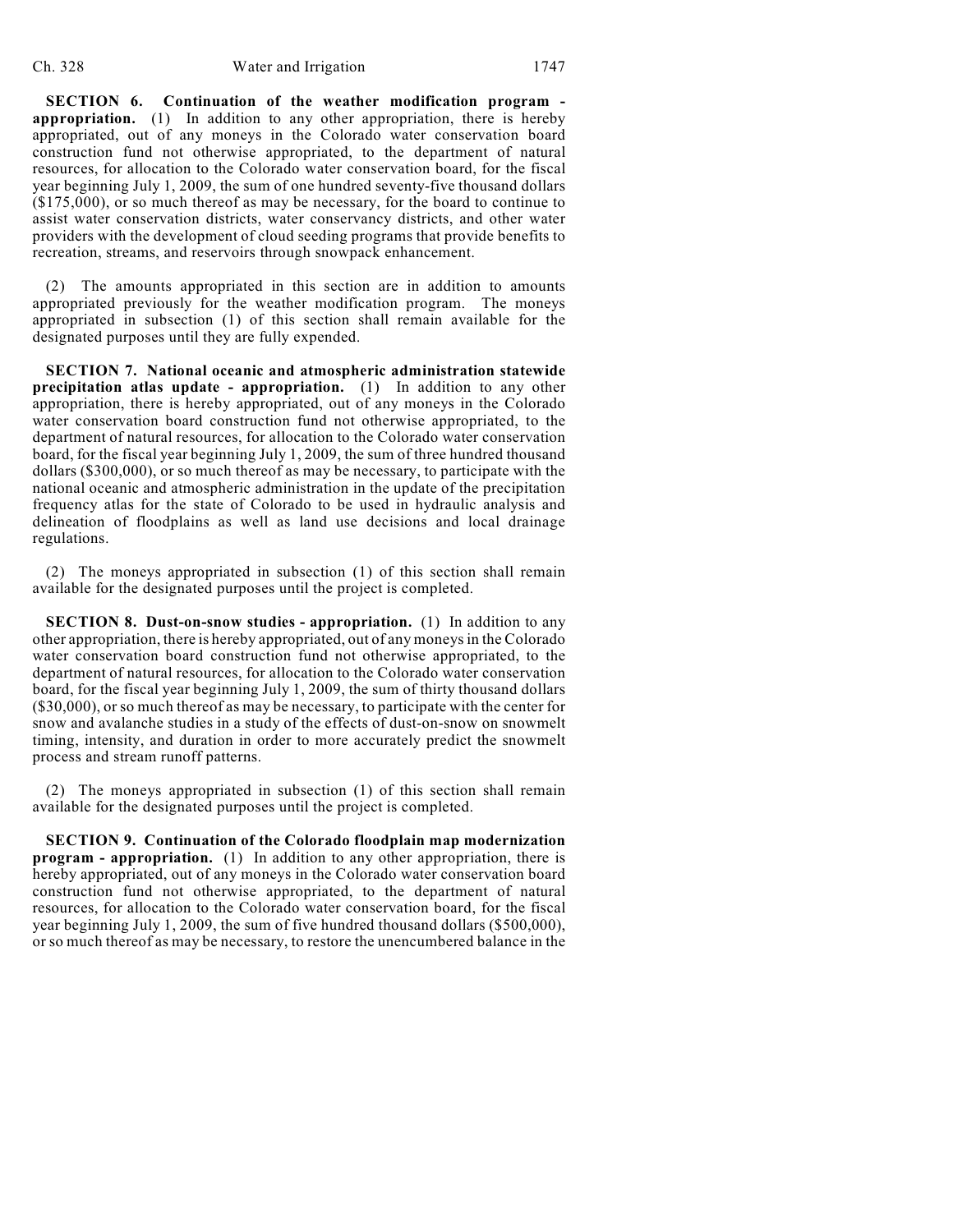1748 Water and Irrigation Ch. 328

previously appropriated map modernization account of the Colorado water conservation board to five hundred thousand dollars (\$500,000), for the board to continue to assist with the preparation of revised and improved floodplain studies and maps for communities throughout Colorado and participate in federally sponsored floodplain map modernization activities.

(2) The amounts appropriated in this section are in addition to amounts appropriated previously for the Colorado floodplain map modernization program. The moneys appropriated in subsection (1) of this section shall remain available for the designated purposes until the project is completed.

**SECTION 10. Continuation of the watershed restoration program appropriation.** (1) In addition to any other appropriation, there is hereby appropriated, out of any moneys in the Colorado water conservation board construction fund not otherwise appropriated, to the department of natural resources, for allocation to the Colorado water conservation board, for the fiscal year beginning July 1, 2009, the sum of two hundred fifty thousand dollars  $(250,000)$ , or so much thereof as may be necessary, for the board to continue to provide planning and engineering studies, including implementation measures, to address technical needs for watershed restoration and flood mitigation projects throughout the state.

(2) The moneys appropriated in subsection (1) of this section shall remain available for the designated purposes until they are fully expended.

**SECTION 11. Continuation of the floodplain technical services appropriation.** (1) In addition to any other appropriation, there is hereby appropriated, out of any moneys in the Colorado water conservation board construction fund not otherwise appropriated, to the department of natural resources, for allocation to the Colorado water conservation board, for the fiscal year beginning July 1, 2009, the sum of one hundred twenty-five thousand dollars (\$125,000), or so much thereof as may be necessary, for the board to continue to provide floodplain management technical services assisting local governments with high priority flood control study, planning, engineering, and preconstruction activities.

(2) The moneys appropriated in subsection (1) of this section shall remain available for the designated purposes until they are fully expended.

**SECTION 12. Restoration of flood response fund balance.** The state treasurer shall transfer a total of three hundred thousand dollars (\$300,000), or so much thereof as may be necessary, from the unreserved cash in the Colorado water conservation board construction fund to the flood response fund created in section 37-60-123.2, Colorado Revised Statutes, in order to restore the unencumbered balance in the flood response fund to three hundred thousand dollars (\$300,000).

**SECTION 13. Water resource information center and data harvesting initiative - appropriation.** (1) In addition to any other appropriation, there is hereby appropriated, out of any moneys in the Colorado water conservation board construction fund not otherwise appropriated, to the department of natural resources, for allocation to the Colorado water conservation board, for the fiscal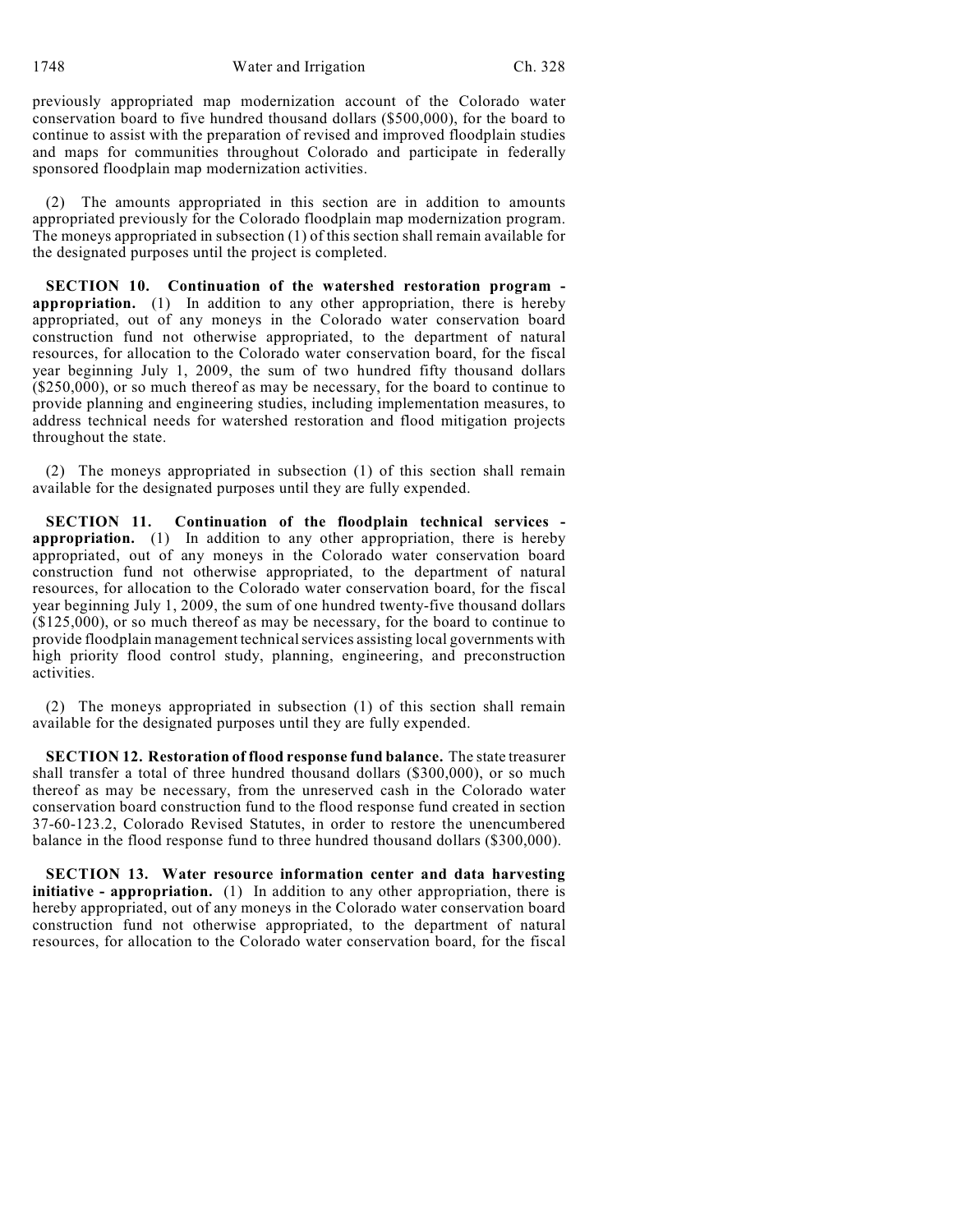year beginning July 1, 2009, the sum of five hundred fifty thousand dollars  $($ \$550,000), or so much thereof as may be necessary, to continue the operation of a consolidated water resources information center and to collaborate with Colorado state university by combining document management systems to provide statewide on-line access to imaged water-related documents including publications, maps, audio files, reports, water right decrees, historical documents and collections, flood insurance studies, and other water information.

(2) The moneys appropriated in subsection (1) of this section shall remain available for the designated purposes until they are fully expended.

**SECTION 14. Modflow enhancement for Colorado decision support systems - appropriation.** (1) In addition to any other appropriation, there is hereby appropriated, out of any moneys in the Colorado water conservation board construction fund not otherwise appropriated, to the department of natural resources, for allocation to the Colorado water conservation board, for the fiscal year beginning July 1, 2009, the sum of fifty thousand dollars (\$50,000), or so much thereof as may be necessary, to participate with the United States geological survey in the enhancement of modflow, a USGS ground water model, to make the ground water modeling process more efficient and river decision support systems more accurate and reliable throughout the state.

(2) The moneys appropriated in subsection (1) of this section shall remain available for the designated purposes until the project is completed.

**SECTION 15. Continuation of the South Platte decision support system appropriation.** (1) In addition to any other appropriation, there is hereby appropriated, out of any moneys in the Colorado water conservation board construction fund not otherwise appropriated, to the department of natural resources, for allocation to the Colorado water conservation board, for the fiscal year beginning July 1, 2009, the sum of one hundred fifty thousand dollars (\$150,000), or so much thereof as may be necessary, for the board to continue development of the South Platte decision support system.

(2) The amounts appropriated in this section are in addition to amounts appropriated previously for the South Platte decision support system. The moneys appropriated in subsection (1) of this section shall remain available for the designated purposes until the project is completed.

**SECTION 16. Continuation of the Colorado river water availability study - Phase 2 - appropriation.** (1) In addition to any other appropriation, there is hereby appropriated, out of any moneys in the Colorado water conservation board construction fund not otherwise appropriated, to the department of natural resources, for allocation to the Colorado water conservation board, for the fiscal year beginning July 1, 2009, the sum of one million dollars (\$1,000,000), or so much thereof as may be necessary, for the board to continue the model development phase ofthe Colorado water needs and alternatives analysis, otherwise known as the Colorado river water availability study, authorized in Section 15 of Senate Bill 07-122. The board shall continue to work in full consultation with, and the active involvement of, the basin roundtables and shall continue to consider current and potential future in-basin consumptive and nonconsumptive needs.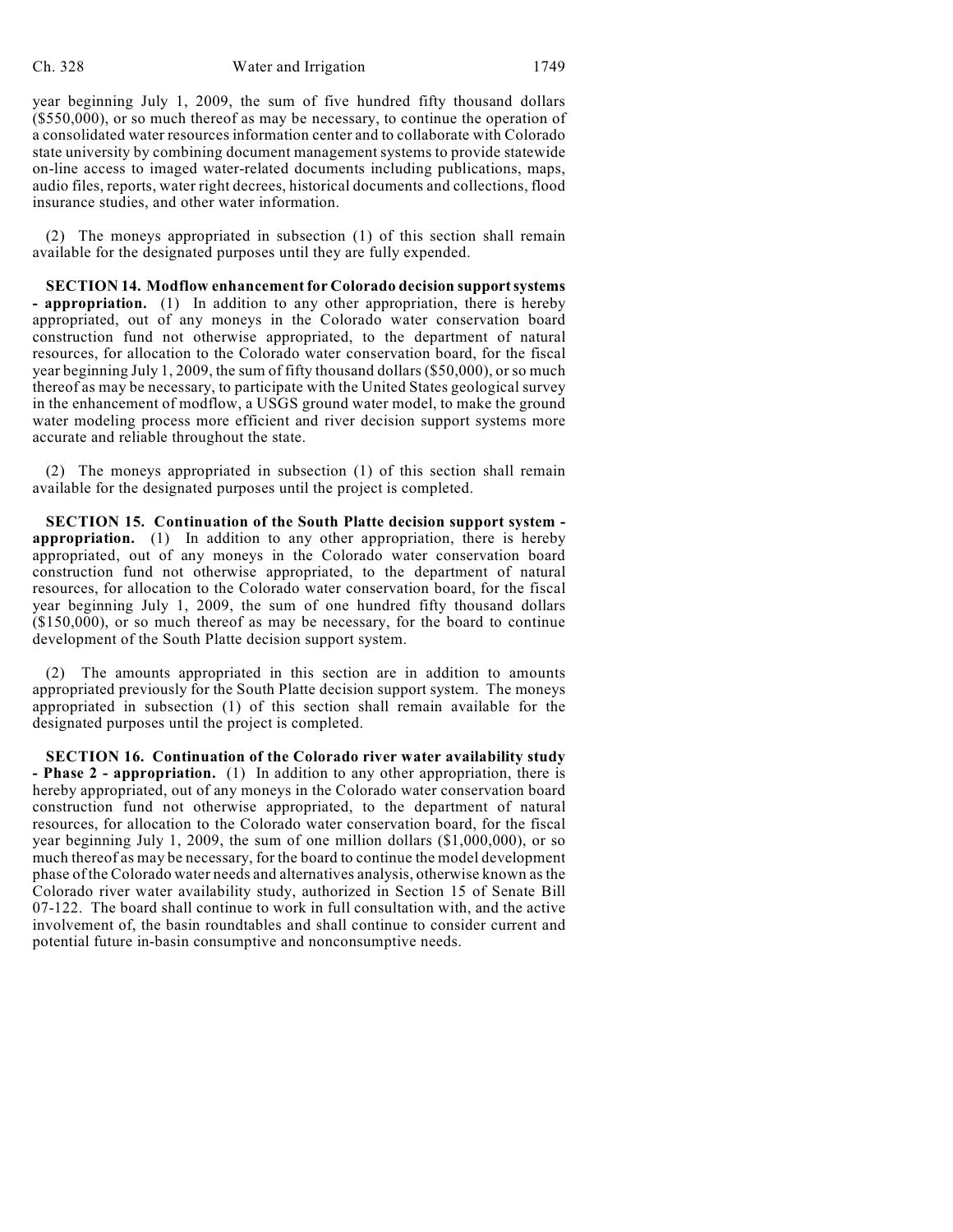(2) The amounts appropriated in this section are in addition to amounts appropriated previously for the Colorado water needs and alternative analysis. The moneys appropriated in subsection (1) of this section shall remain available for the designated purposes until the project is completed.

**SECTION 17. Arkansas river surface water rules technical and financial assistance - appropriation.** (1) In addition to any other appropriation, there is hereby appropriated, out of any moneys in the Colorado water conservation board construction fund not otherwise appropriated, to the department of natural resources, for allocation to the Colorado water conservation board, for the fiscal year beginning July 1, 2009, the sum of two hundred fifty thousand dollars (\$250,000), or so much thereof as may be necessary, to provide technical and financial assistance in addressing the effects of increasing agricultural water use efficiency in the Arkansas river basin, as established by the Colorado state engineer's promulgated rules, and formulate and implement cost-effective means to comply with the rules and specific measures to prevent potential compact violations.

(2) The moneys appropriated in subsection (1) of this section shall remain available for the designated purposes until the project is completed.

**SECTION 18. Restoration of litigation fund cash balance.** The state treasurer shall transfer a total of two million two hundred thousand dollars (\$2,200,000), or so much thereof as may be necessary, from the unreserved cash in the Colorado water conservation board construction fund to the litigation fund created in section 37-60-121 (2.5), Colorado Revised Statutes, in order to restore the unencumbered balance in the litigation fund to four million dollars (\$4,000,000).

**SECTION 19. Appropriation - adjustments to the 2009 long bill.** (1) For the implementation of this act, appropriations made in the annual general appropriation act for the fiscal year beginning July 1, 2009, shall be adjusted as follows:

(a) The appropriation to the department of natural resources, Colorado water conservation board, special purpose, for H.B. 05-1254 water efficiency grant program, is decreased by one hundred thousand dollars (\$100,000) cash funds. Said sum shall be from the water efficiency grant program cash fund created in section 37-60-126 (12) (a), Colorado Revised Statutes;

(b) In addition to any other appropriation, there is hereby appropriated, to the department of natural resources, Colorado water conservation board, special purpose, for H.B. 05-1254 water efficiency grant program, for the fiscal year beginning July 1, 2009, one hundred thousand dollars (\$100,000) cash funds. Said sum shall be from the Colorado water conservation board construction fund established pursuant to section 37-60-121 (1) (a), Colorado Revised Statutes.

(c) The appropriation to the department of natural resources, Colorado water conservation board, special purpose, for interbasin compacts, is decreased by four hundred thousand dollars (\$400,000) cash funds. Said sum shall be from the interbasin compact committee operation fund created in section 37-75-107, Colorado Revised Statutes.

(d) In addition to any other appropriation, there is hereby appropriated, to the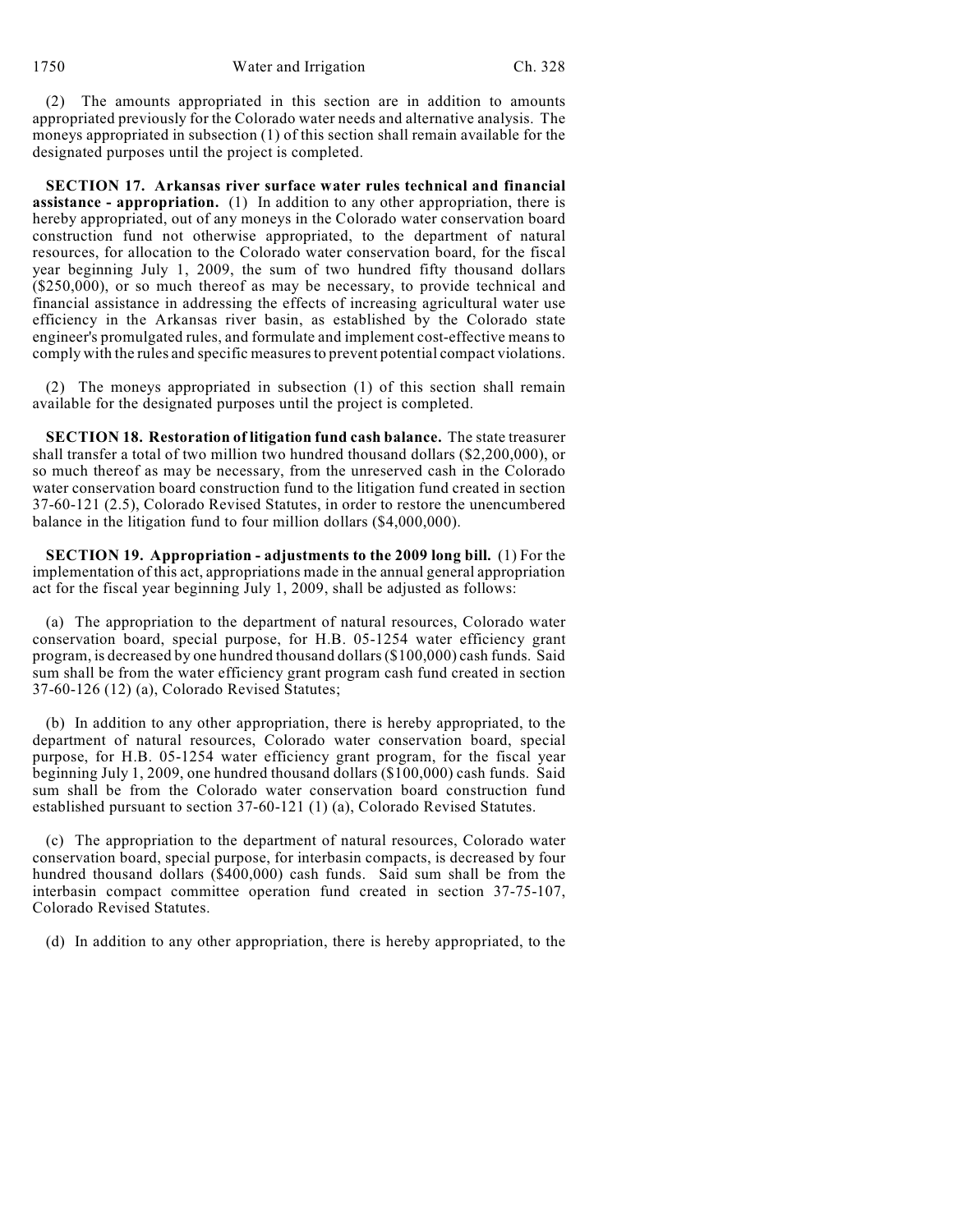department of natural resources, Colorado water conservation board, special purpose, for the fiscal year beginning July 1, 2009, four hundred thousand dollars (\$400,000) cash funds. Said sum shall be from the Colorado water conservation board construction fund established pursuant to section 37-60-121 (1) (a), Colorado Revised Statutes.

**SECTION 20.** 37-60-121 (1) (b) (IV), Colorado Revised Statutes, is amended to read:

**37-60-121. Colorado water conservation board construction fund - creation of - nature of fund - funds for investigations - contributions - use for augmenting the general fund - funds created.** (1) (b) In the consideration of making expenditures from the fund, the board shall be guided by the following criteria:

(IV) The board shall participate in only those projects that can repay the board's investment. Service charges and other terms of repayment shall be established by the board. Grants shall not be made, unless specifically authorized by the general assembly acting by bill; HOWEVER, THE BOARD SHALL HAVE THE AUTHORITY TO DEAUTHORIZE SUCH GRANTS AND USE ANY REMAINING FUNDS FOR OTHER STATUTORILY AUTHORIZED PURPOSES IF THE GRANT PROJECT HAS BEEN COMPLETED OR IS NO LONGER FEASIBLE.

**SECTION 21.** Part 1 of article 60 of title 37, Colorado Revised Statutes, is amended BY THE ADDITION OF A NEW SECTION to read:

**37-60-122.3. Wild and scenic rivers fund - created.** THERE IS HEREBY CREATED IN THE STATE TREASURY THE WILD AND SCENIC RIVERS FUND, REFERRED TO IN THIS SECTION AS THE "FUND". THE STATE TREASURER SHALL TRANSFER FOUR HUNDRED THOUSAND DOLLARS FROM PREVIOUSLY UNAPPROPRIATED COLORADO WATER CONSERVATION BOARD CONSTRUCTION FUND MONEYS TO THE FUND. THE MONEYS IN THE FUND ARE HEREBY CONTINUOUSLY APPROPRIATED TO THE BOARD TO WORK WITH STAKEHOLDERS WITHIN THE STATE OF COLORADO TO DEVELOP PROTECTION OF RIVER-DEPENDENT RESOURCES AS AN ALTERNATIVE TO WILD AND SCENIC RIVER DESIGNATION UNDER THE FEDERAL "WILD AND SCENIC RIVERS ACT", 16 U.S.C. SEC. 1271 ET SEQ. IN ADDITION TO ANY REMAINING BALANCE IN THE FUND AT THE END OF ANY FISCAL YEAR, THE BOARD IS HEREBY AUTHORIZED TO ANNUALLY PROVIDE, FROM THE COLORADO WATER CONSERVATION BOARD CONSTRUCTION FUND, UP TO FOUR HUNDRED THOUSAND DOLLARS IN ORDER TO RESTORE THE UNENCUMBERED BALANCE IN THE FUND UP TO FOUR HUNDRED THOUSAND DOLLARS. ALL INTEREST DERIVED FROM THE INVESTMENT OF MONEYS IN THE FUND SHALL BE CREDITED TO THE COLORADO WATER CONSERVATION BOARD CONSTRUCTION FUND. THE BOARD SHALL REVIEW THE PURPOSE OF THE FUND ANNUALLY AND IS HEREBY AUTHORIZED TO CEASE PROVIDING MONEYS IN THE FOLLOWING YEAR IF, IN ITS DISCRETION, THE BOARD DETERMINES THAT THE PURPOSES FOR WHICH THE FUND WAS ESTABLISHED HAVE CEASED. THE BOARD MAY SET TERMS AND CONDITIONS AS IT DEEMS APPROPRIATE CONCERNING THE ANNUAL EXPENDITURES OF MONEYS FROM THE FUND.

**SECTION 22.** 39-29-109.3 (2) (i), Colorado Revised Statutes, is amended to read: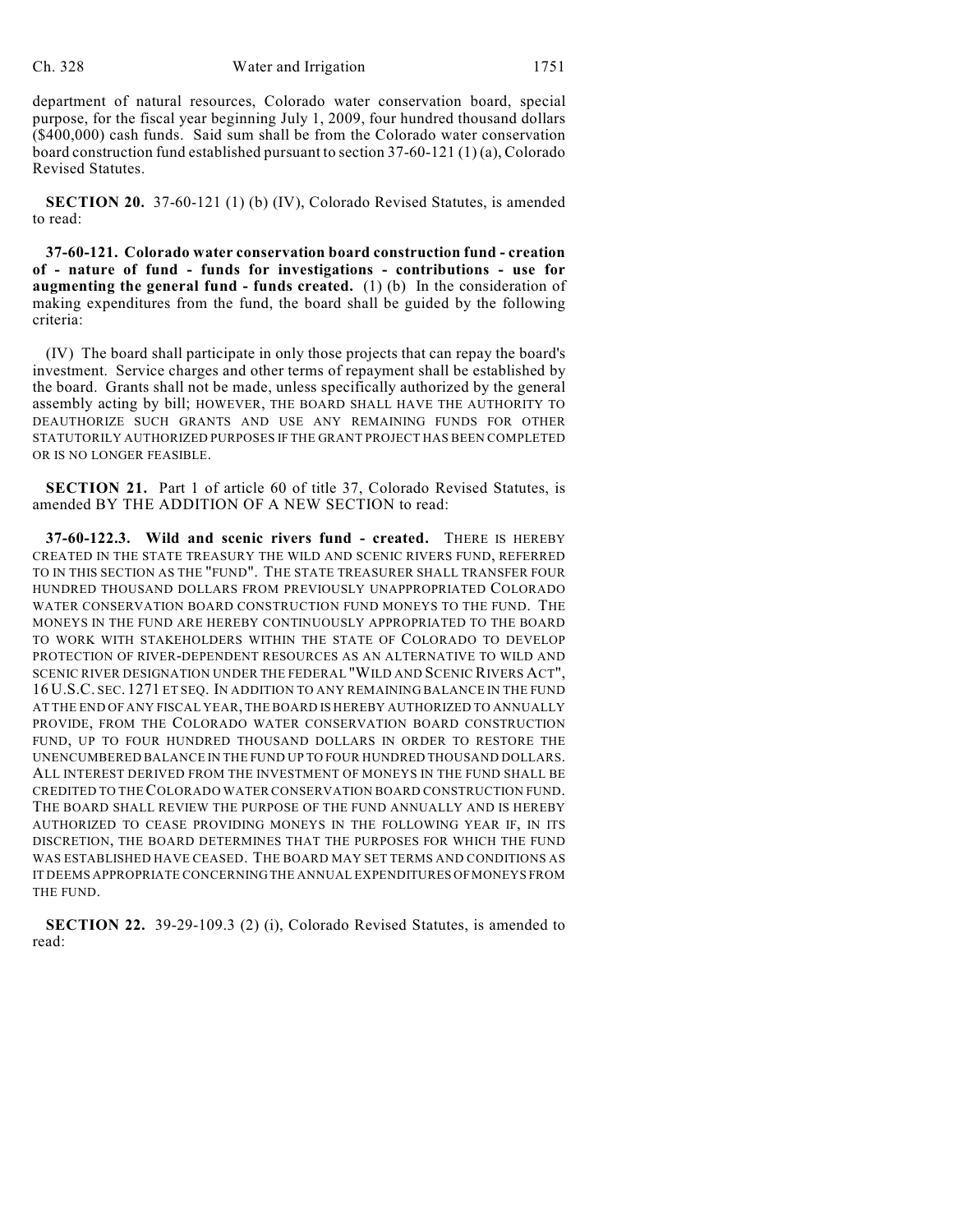**39-29-109.3. Operational account of the severance tax trust fund - repeal.** (2) Subject to the requirements of subsections (3) and (4) of this section, if the general assembly chooses not to spend up to one hundred percent of the moneys in the operational account as specified in subsection (1) of this section, the state treasurer shall transfer the following:

(i) To the interbasin compact committee operation fund created in section 37-75-107, C.R.S., THE FOLLOWING AMOUNTS:

 $(I)$  (A) For the state fiscal year commencing July 1, 2008, and for each state fiscal year thereafter, one million one hundred forty-five thousand sixty-seven dollars.

(B) THIS SUBPARAGRAPH (I) IS REPEALED, EFFECTIVE JULY 1, 2010.

(II) FOR THE STATE FISCAL YEAR COMMENCING JULY 1, 2009, AND FOR EACH STATE FISCAL YEAR THEREAFTER, SEVEN HUNDRED FORTY-FIVE THOUSAND SIXTY-SEVEN DOLLARS.

**SECTION 23.** Section 2 (1) of chapter 352, Session Laws of Colorado 2007, is amended to read:

Section 2. **Water project loan authorizations from the severance tax trust fund perpetual base account.** (1) Pursuant to section 39-29-109  $\left(\frac{1}{a}\right)\left(\frac{1}{a}\right)$  (2) (a), Colorado Revised Statutes, the Colorado water conservation board is hereby authorized to loan moneys from the severance tax trust fund perpetual base account to enable the construction of the following water resources projects with the following priority:

| <b>Priority</b> | <b>Borrow</b> - Project                                                                                              | Loan Amount  |
|-----------------|----------------------------------------------------------------------------------------------------------------------|--------------|
| (a)             | Southeastern Colorado Water<br>Conservancy District Water Activity<br>Enterprise* Arkansas Valley Conduit<br>Project | \$60,600,000 |
| (b)             | Penrose Water District Water Activity<br>Enterprise Water Rights Purchase and<br>Raw Water Pipeline                  | \$8,844,570  |
|                 | Total                                                                                                                | \$69,444,570 |

\* The moneys appropriated for this project shall remain available for the designated purposes until the project is completed; except that, if the project sponsor does not enter into a loan contract with the Colorado water conservation board within two TWELVE years after the effective date of this section, then the moneys appropriated in this subsection (1) shall no longer be available for the designated purposes and shall become available for other lawful uses.